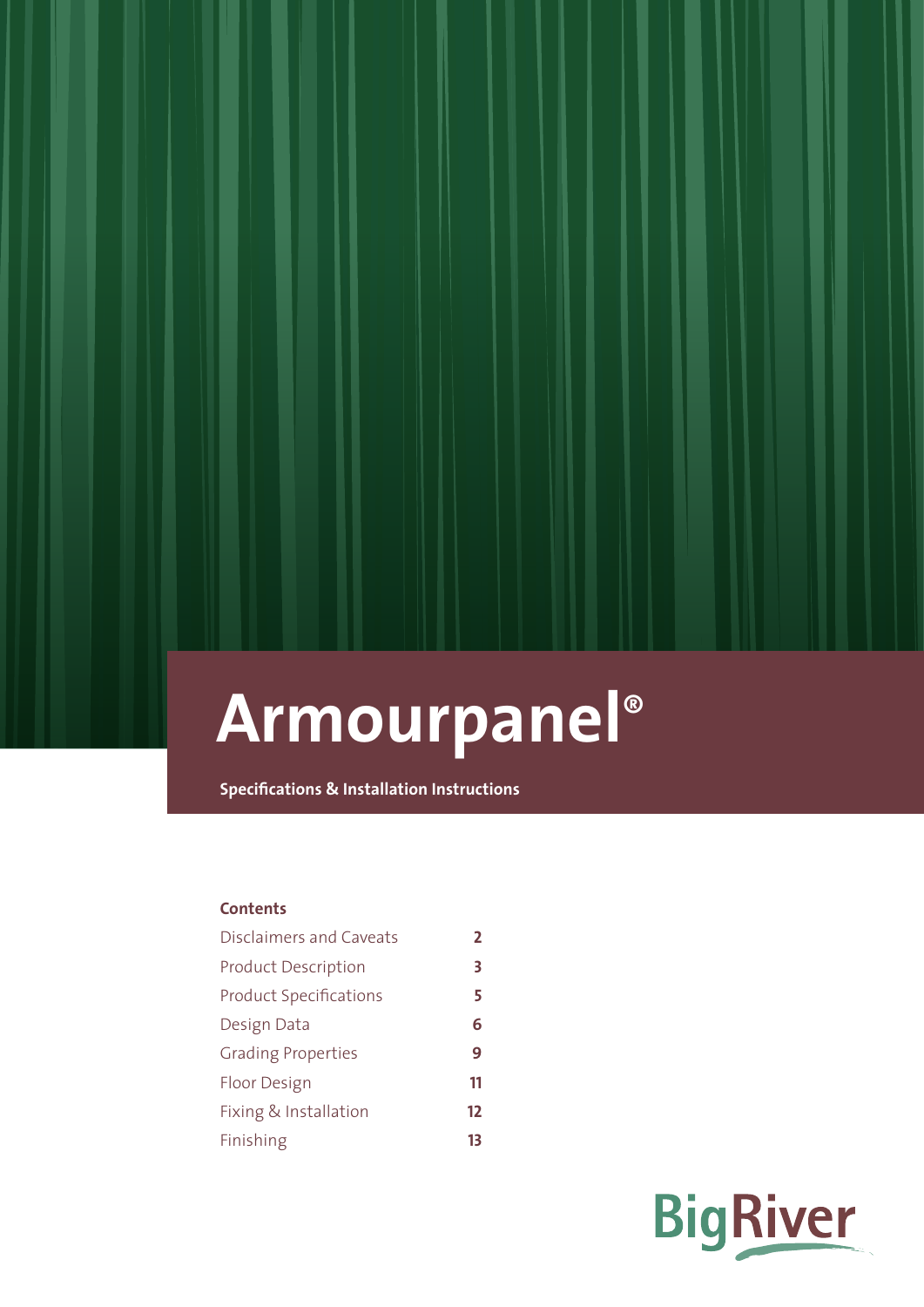# <span id="page-1-0"></span>**BigRiver**

# Important Information

## Colour Variation

The outstanding visual characteristic of flooring manufactured from Australian hardwood timbers is the variation in colour and texture between individual floor boards. The unique aesthetic appeal of the flooring lies in the harmonious combination of these variations, rather than uniformity of colour and grain. Even within the same timber species, colour and natural markings vary, so each board is imbued with its own appeal. This natural variation ensures that every installation is unique.

Packs of panels should be opened prior to installation and the customer shown the colour variation that can be expected. Where practical, any boards that the customer is concerned about should be used in areas that are not main thoroughfares (in cupboards, etc.).

## Natural Features

Another characteristic of Australian hardwood flooring is the occurrence of natural features such as gum veins, knots and small holes caused by borer activity. All trees exhibit these features, although they may be more dominant in one species or in one particular tree than another. These natural markings are part of the tree's history and add to the character and uniqueness of the floor. It is essential that the customer is aware that such features are to be expected.

## Timber Samples

Small sample boards provide only an approximate indication of typical boards in a particular species. When choosing a species, customers should always try to view larger installed showroom panels or, where possible, completed installations, to appreciate the variations that can be expected in the selected species. Photographs of completed installations can help but viewing an installed product is best.

## Big River's Responsibility

Under the terms of our warranties, Big River will undertake to repair or replace any defective products during the warranty period. The choice of remedy is at the discretion of Big River. A representative of Big River or the supplier of the material will usually be available to inspect any product considered to be out of specification. Where the location makes this unreasonable, products must be shipped to a Big River location for evaluation at the purchaser's expense. All material should be thoroughly inspected before installation. Any material considered to be faulty or of poor quality must not be laid. No claims will be allowed for visible defects in material that has been laid.

NOTE: Material will not be replaced because of natural colour variations. Big River will not accept responsibility for colour variations in material that has been installed. Refer to the relevant Big River Warranty for detailed conditions and limitations of liability.



**Armourpanel is for Interior Use Only** 2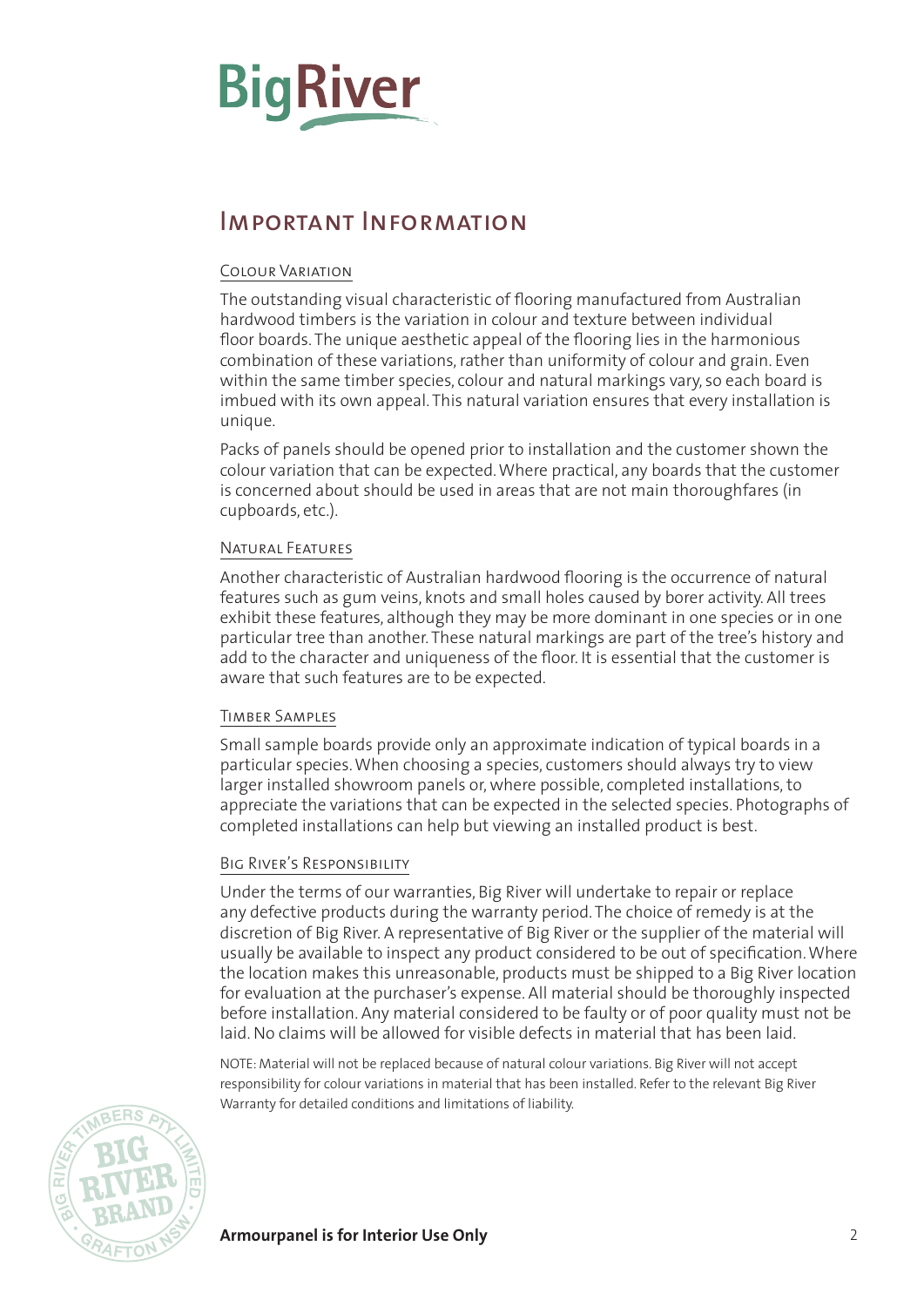## <span id="page-2-0"></span>Product Description

Armourpanel is a precision engineered structural or decorative total hardwood plywood panel manufactured under the Plywood Association of Australia's third party audited quality control program. The PAA Tested Structural stamp on each Armourpanel panel is a guarantee of safety and reliability when the panels are used in accordance with this publication.

Armourpanel is bonded with a durable Type B bond using plantation and regrowth hardwood veneers. The product is therefore extremely environmentally friendly.

## Safety & Reliability

This publication details the use of Armourpanel as an engineered flooring panel for industrial and commercial applications. Loading requirements are in accordance with Australian Standard AS1170.1 SAA Loading Code Part 1 Dead and Live Loads and Load Combinations. The design thickness/span tables under point and uniformly distributed live loads have been generated in accordance with the requirements of Australian Standard AS1720.1 1988 SAA Timber Structures Code Part 1 – Design Methods. These two codes satisfy the structural provision of the Building Code of Australia – 1990.

## **WORKABILITY**

Armourpanel can be worked with conventional woodworking tools and can be easily cut, sanded, bored, planed, drilled, etc. Because of Armourpanel's cross-lamination of veneers, it can be nailed or drilled within 10mm of the edge without fear of splitting or damage.

## Uses

Armourpanel can be used in many interior applications that require strength, durability, resilience, stability, impact resistance, and the ability to withstand moisture change. Armourpanel is currently used in applications such as domestic floors, sports floors, bar floors, container floors, mezzanine floors, soundstage floors, stage floors, school floors, loading docks, office floors, bus floors, etc. Armourpanel can also be used on ceilings, walls and furniture, and can be moulded to curved shapes.

## Finishing

Armourpanel will require further onsite finishing to achieve proper finish. This will include fine sanding.

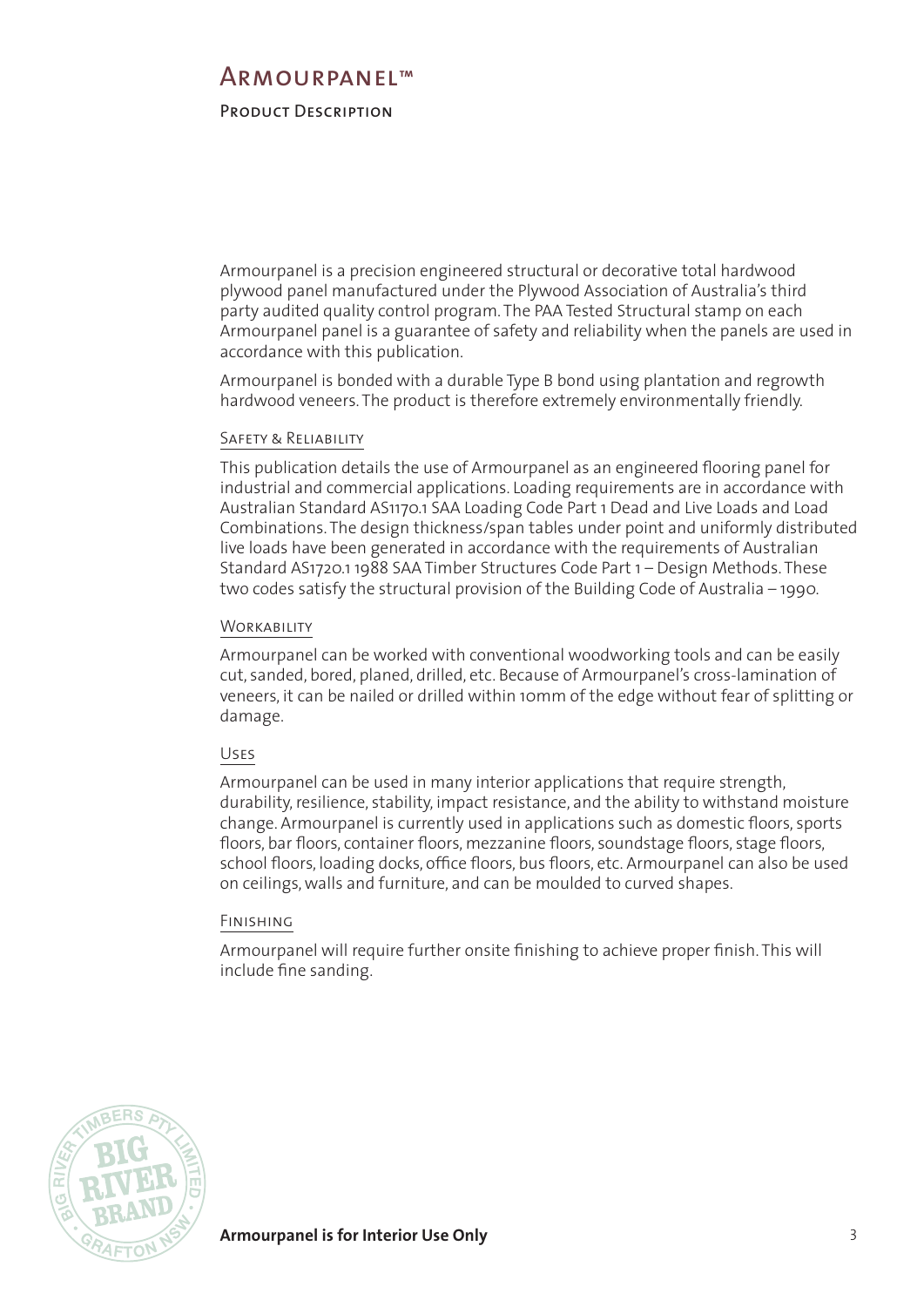## Product Description

## Benefits of using Armourpanel

- ◆ Big River is a wholly Australian owned and operated company.
- ◆ Australian quality standards certified.
- ◆ Armourpanel has a lifetime guarantee on the structural integrity of the product.
- ◆ Big River warrants its products in accordance with the statutory requirements of the relevant authorities.
- ◆ Manufactured using hardwearing Australian and exotic hardwoods.
- ◆ Manufactured from hardwood timber sourced from sustainably managed regrowth and plantation forests.
- ◆ Floor can be laid directly on to concrete slab. Does not need battens, etc.
- ◆ Can be used directly over floor joists.
- ◆ Available in a range of species
- ◆ It has thick face veneer (approximately 3.0mm) that can be re-sanded.
- ◆ No acclimatisation period needed.
- ◆ Superior strength and impact resistance.
- ◆ Excellent soundproofing qualities.
- ◆ Can be installed in all conditions direct sun-light (which can cause colour change to timber floors), air-conditioning, around fireplaces, etc.
- ◆ Available in a range of panel sizes.
- ◆ Timber product ideal for allergy or asthma sufferers.

## Availability

Armourpanel is usually manufactured to order. Please order as early as possible to ensure material is supplied when required.

Plywood panels will not stay perfectly flat; it can be affected by many parameters including the ambient conditions, moisture uptake and moisture loss, air-conditioning or by stresses in the panel etc.

When plywood is used un-supported there is a big risk that it will warp, twist or bow. We therefore recommend that there should be some sort of frame or support to restrict this type of movement. This certainly applies to doors where it is important that the plywood remain flat.

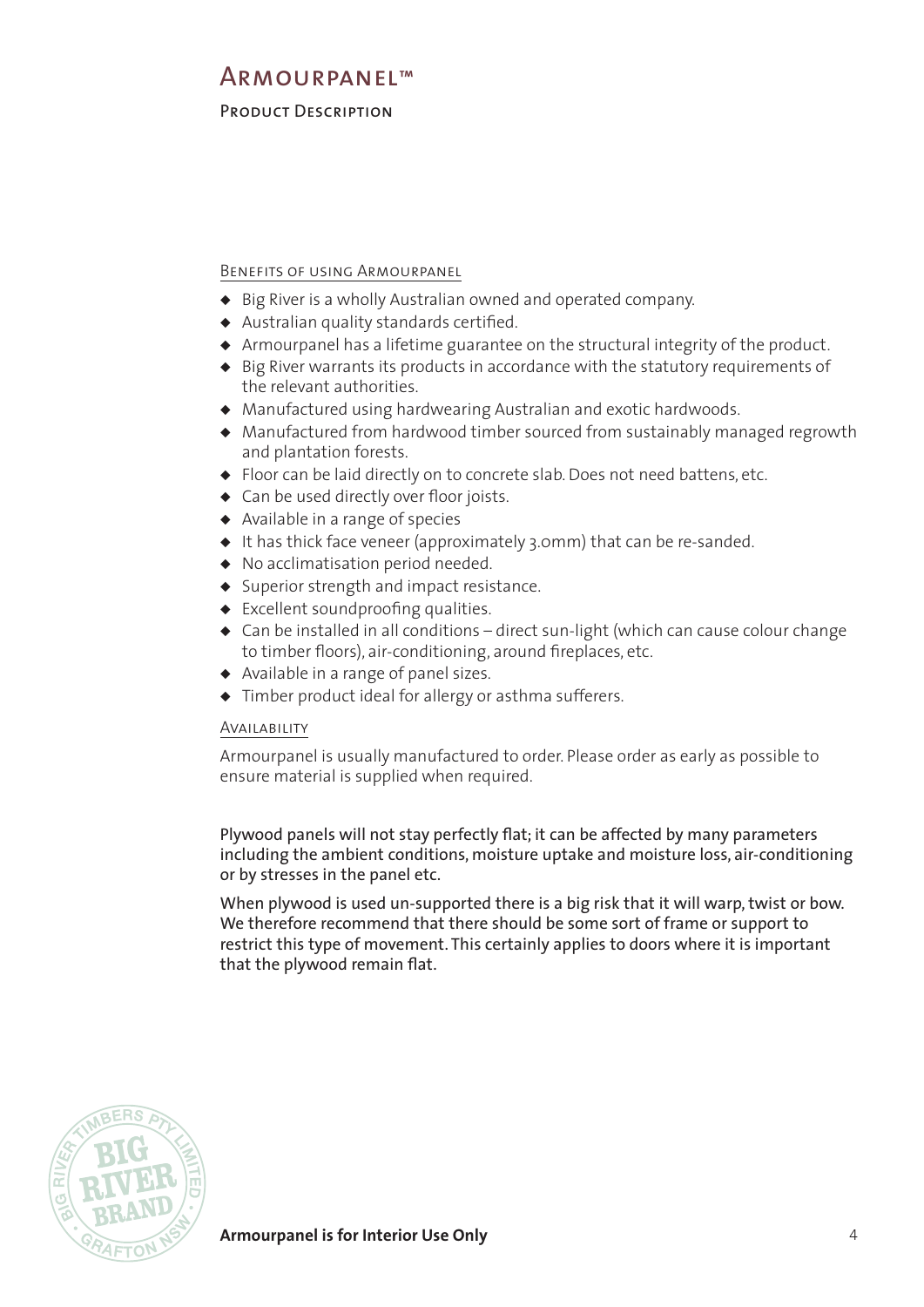## <span id="page-4-0"></span>Product Specifications

## Manufacturing Process

Armourpanel is manufactured using a total hardwood balanced construction producing plywood boards manufactured to AS/NZS2271: 2004 "Plywood and Blockboard for exterior use" and stress graded in accordance with AS/NZS2269:2012 "Plywood – Structural".

All sheets have a solid cross-band veneer directly under the face veneer.

Face material is as per AS/NZS2269:2012.

- ◆ Armourpanel is available with the following species/colours as the face veneer: Blackbutt, Flooded Gum, Spotted Gum and Sydney Blue Gum.
- ◆ All core material is manufactured from hardwood veneers.

◆ Panels will require extra sanding after installation (see page 13). For flooring applications, panels can be grooved on either two or four sides and a

polypropylene tongue inserted to create Tongue and Groove flooring.

| <b>Sheet Sizes</b>       | 2400 x 1200, 1800 x 1200 and 1200 x 1200mm                                   |
|--------------------------|------------------------------------------------------------------------------|
| <b>Sheet Thicknesses</b> | 15,18,21; please contact Big River for the availability of other thicknesses |
| <b>Sheet Grades</b>      | C-D and D-D (see Grading info. sheet)                                        |
| <b>Glue Lines</b>        | Durable Type "B" bond                                                        |
| <b>Face Veneer</b>       | 3.0mm before sanding                                                         |

NOTE: Please inspect all panels before installation for visible faults. Once the product has been laid no claims will be allowed for material with visible faults or staining.

Being a natural product, timber is subject to colour variation.

#### Armourpanel Is Not Suitable for External Applications

Big River does not recommend Armourpanel for external applications, for the following reasons:

- ◆ This product is now milled from smaller plantation and re-growth forests. This timber is quicker growing and therefore the stresses in the timber itself are much greater and tend to delaminate the panel after two or three years when used in external applications.
- ◆ These types of timbers are prone to face checking in external applications. It is very difficult to find a durable finish to protect the timber from the weather.
- ◆ This product now has a type B bond which is unsuitable for exterior use.

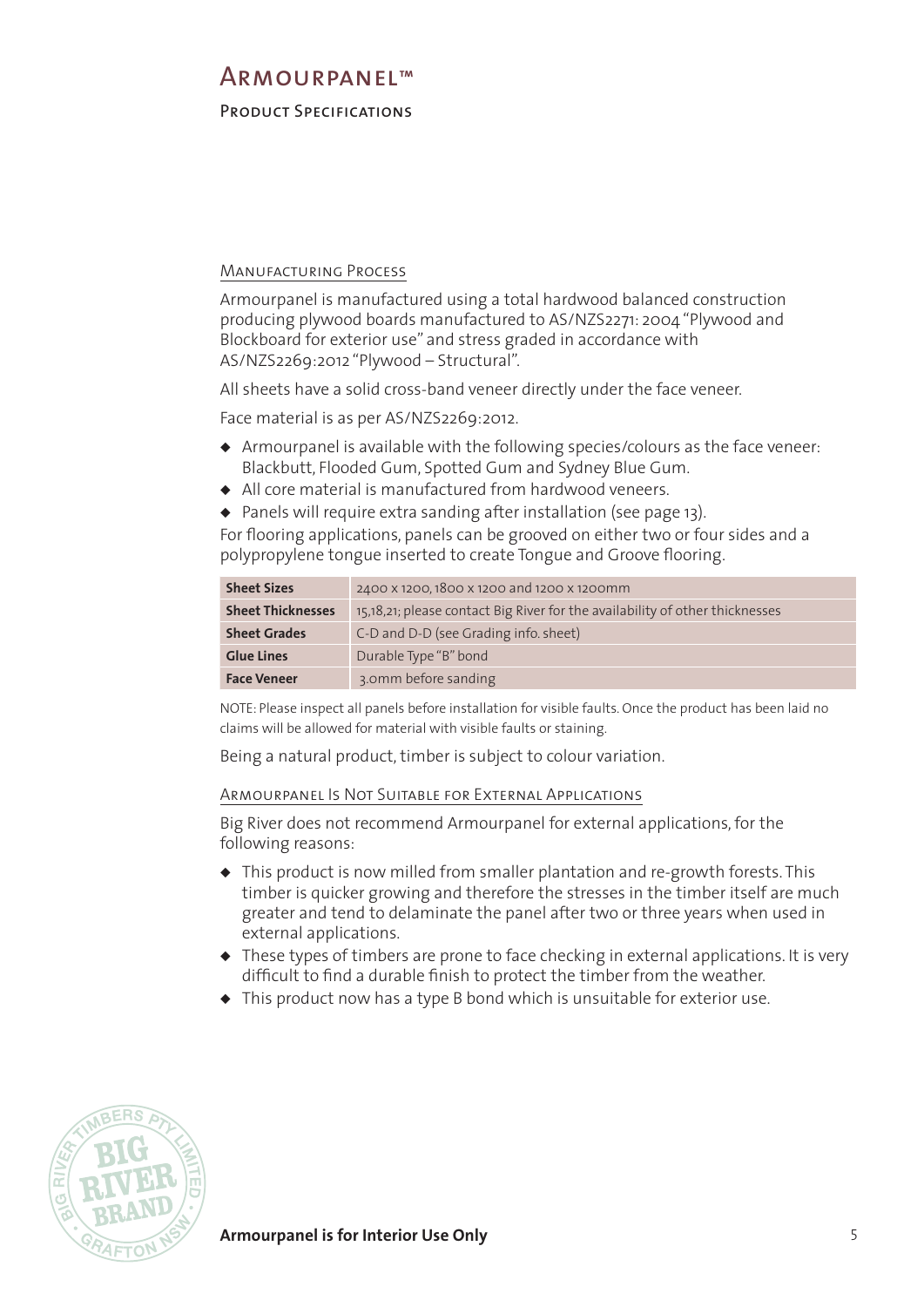<span id="page-5-0"></span>DESIGN DATA

## Allowable Point Live Loads (kN)

Deflection Limit - Span/200 (recommended minimum requirement to meet AS1170.1)

| <b>Identification Code</b> | Thickness (mm) | <b>Stress Grade</b> | Span (mm) |      |      |      |      |      |      |
|----------------------------|----------------|---------------------|-----------|------|------|------|------|------|------|
|                            |                |                     | 400       | 450  | 480  | 600  | 800  | 900  | 1200 |
| $15 - 30 - 5$              | 15             | F11                 | 2.2       | 1.8  | 1.5  | 1.0  | 0.6  |      |      |
|                            |                | F14                 | 2.5       | 2.0  | 1.8  | 1.1  | 0.6  | 0.5  |      |
|                            |                | F17                 | 3.0       | 2.3  | 2.1  | 1.3  | 0.7  | 0.6  |      |
|                            |                | F22                 | 3.4       | 2.7  | 2.3  | 1.5  | 0.8  | 0.7  |      |
|                            |                | F27                 | 3.9       | 3.1  | 2.7  | 1.7  | 1.0  | 0.8  |      |
|                            |                | F34                 | 4.5       | 3.6  | 3.2  | 2.0  | 1.1  | 0.9  | 0.5  |
| $18 - 30 - 6$              | 18             | F11                 | 3.6       | 2.8  | 2.5  | 1.6  |      |      |      |
|                            |                | F14                 | 4.1       | 3.2  | 2.9  | 1.8  | 1.0  |      |      |
|                            |                | F17                 | 4.8       | 3.8  | 3.3  | 2.1  | 1.2  |      |      |
|                            |                | F22                 | 5.5       | 4.3  | 3.8  | 2.4  | 1.4  |      |      |
|                            |                | F27                 | 6.3       | 5.0  | 4.4  | 2.8  | 1.6  |      |      |
|                            |                | F34                 | 7.4       | 5.8  | 5.1  | 3.3  | 1.8  |      |      |
| $21 - 30 - 7$              | 21             | F11                 | 6.1       | 5.0  | 4.4  | 2.8  | 1.6  | 1.3  | 0.7  |
|                            |                | F14                 | 7.2       | 5.7  | 5.0  | 3.2  | 1.8  | 1.4  | 0.8  |
|                            |                | F17                 | 8.4       | 6.7  | 5.9  | 3.7  | 2.1  | 1.7  | 0.9  |
|                            |                | F22                 | 9.6       | 7.6  | 6.7  | 4.3  | 2.4  | 1.9  | 1.1  |
|                            |                | F27                 | 11.1      | 8.8  | 7.7  | 4.9  | 2.8  | 2.2  | 1.2  |
|                            |                | F34                 | 12.9      | 10.2 | 9.0  | 5.8  | 3.2  | 2.6  | 1.4  |
| $27 - 30 - 9$              | 27             | F11                 | 10.9      | 9.7  | 9.1  | 6.5  | 3.6  | 2.9  | 1.6  |
|                            |                | F14                 | 13.8      | 12.3 | 11.5 | 7.4  | 4.2  | 3.3  | 1.9  |
|                            |                | F17                 | 16.8      | 14.9 | 13.5 | 8.6  | 4.9  | 3.8  | 2.2  |
|                            |                | F22                 | 21.7      | 17.5 | 15.4 | 9.9  | 5.6  | 4.4  | 2.5  |
|                            |                | F27                 | 23.9      | 20.3 | 20.3 | 11.4 | 6.4  | 5.1  | 2.9  |
|                            |                | F34                 | 23.9      | 23.6 | 23.6 | 13.3 | 7.5  | 5.9  | 3.3  |
| 33-30-11                   | 33             | F11                 | 15.4      | 13.7 | 12.8 | 10.3 | 6.4  | 5.0  | 2.8  |
|                            |                | F14                 | 19.6      | 17.4 | 16.4 | 12.9 | 7.3  | 5.8  | 3.2  |
|                            |                | F17                 | 23.8      | 21.2 | 19.9 | 15.1 | 8.5  | 6.7  | 3.8  |
|                            |                | F22                 | 29.2      | 27.4 | 25.7 | 17.2 | 9.7  | 7.7  | 4.3  |
|                            |                | F27                 | 29.2      | 29.2 | 29.2 | 19.9 | 11.2 | 8.9  | 5.0  |
|                            |                | F34                 | 29.2      | 29.2 | 29.2 | 23.2 | 13.0 | 10.3 | 5.8  |

For single spans, reduce the allowable point loads in the Table by 40%. Unshaded spans are moment or beam shear limited.



**Armourpanel is for Interior Use Only** 6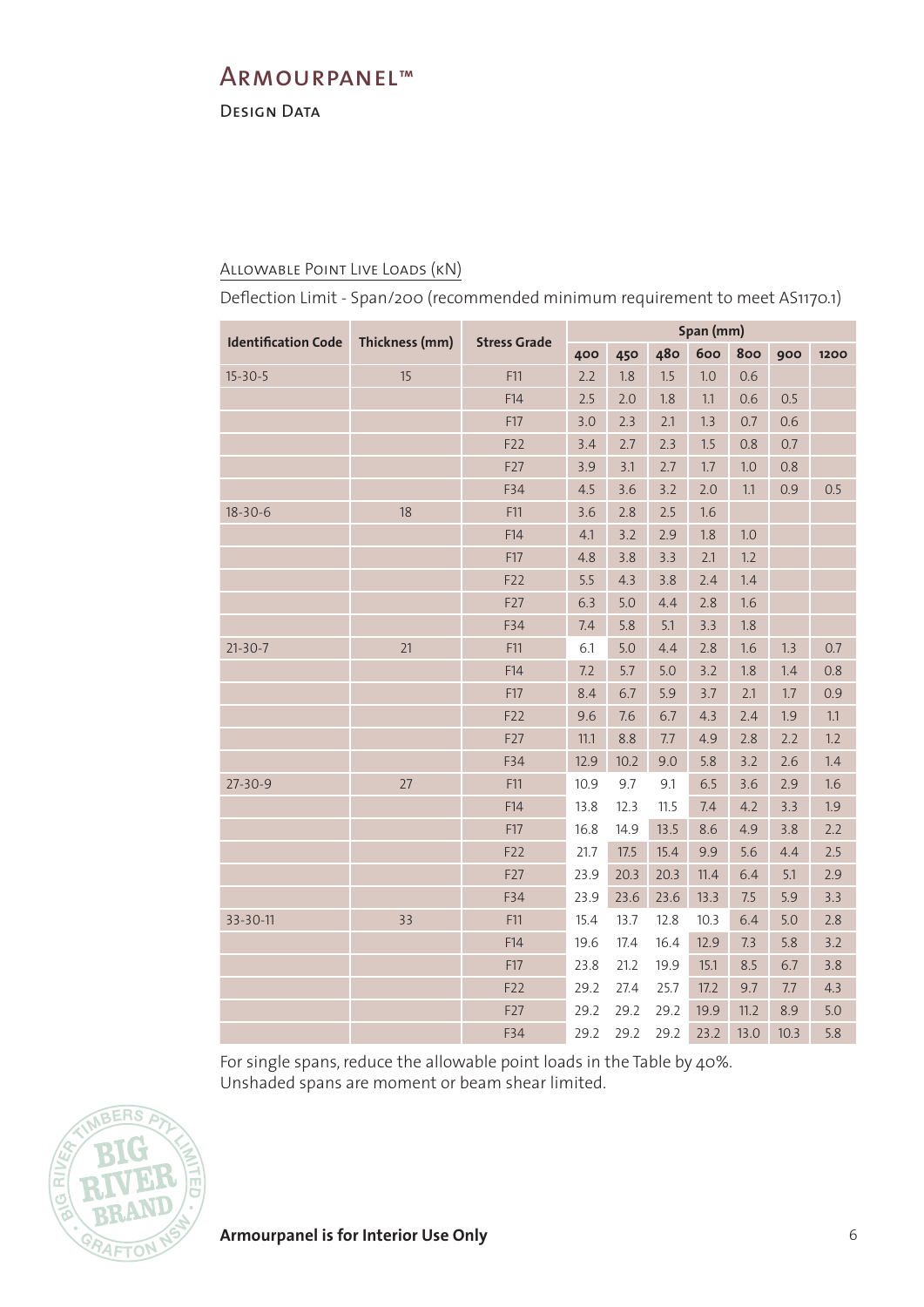DESIGN DATA

## Uniformly Distributed Live Loads (kPa)

Deflection Limit - Span/200 (recommended minimum requirement to meet AS1170.1)

|                            |                |                     | Span (mm) |       |      |      |      |       |      |
|----------------------------|----------------|---------------------|-----------|-------|------|------|------|-------|------|
| <b>Identification Code</b> | Thickness (mm) | <b>Stress Grade</b> | 400       | 450   | 480  | 600  | 800  | 900   | 1200 |
| $15 - 30 - 5$              | 15             | F11                 | 22.7      | 18.0  | 15.8 | 10.1 | 4.3  | 3.0   | 1.3  |
|                            |                | F14                 | 28.9      | 22.8  | 20.1 | 11.6 | 4.9  | 3.4   | 1.5  |
|                            |                | F17                 | 35.1      | 27.7  | 24.4 | 13.5 | 5.7  | 4.0   | 1.7  |
|                            |                | F22                 | 45.4      | 35.9  | 30.1 | 15.4 | 6.5  | 4.6   | 1.9  |
|                            |                | F27                 | 51.5      | 42.3  | 34.8 | 17.8 | 7.5  | 5.3   | 2.2  |
|                            |                | F34                 | 51.5      | 45.8  | 40.5 | 20.7 | 8.7  | 6.1   | 2.6  |
| $18 - 30 - 6$              | 18             | F11                 | 30.8      | 24.3  | 21.4 | 13.7 | 6.9  | 4.9   | 2.1  |
|                            |                | F14                 | 39.2      | 31.0  | 27.2 | 17.4 | 7.9  | 5.6   | 2.3  |
|                            |                | F17                 | 47.6      | 37.6  | 33.1 | 21.2 | 9.2  | 6.5   | 2.7  |
|                            |                | F22                 | 61.6      | 48.7  | 42.8 | 25.0 | 10.6 | 7.4   | 3.1  |
|                            |                | F27                 | 61.8      | 55.0  | 55.1 | 28.9 | 12.2 | 8.6   | 3.6  |
|                            |                | F34                 | 61.8      | 55.0  | 51.5 | 33.6 | 14.2 | 10.0  | 4.2  |
| $21 - 30 - 7$              | 21             | F11                 | 40.4      | 31.9  | 28.1 | 18.0 | 10.1 | 7.4   | 3.1  |
|                            |                | F14                 | 51.5      | 40.7  | 35.7 | 22.9 | 12.0 | 8.5   | 3.6  |
|                            |                | F17                 | 62.5      | 49.4  | 43.4 | 27.8 | 14.0 | 9.9   | 4.2  |
|                            |                | F22                 | 72.1      | 63.9  | 56.2 | 35.9 | 16.0 | 11.3  | 4.8  |
|                            |                | F27                 | 72.1      | 64.1  | 60.1 | 44.0 | 18.5 | 13.0  | 5.5  |
|                            |                | F34                 | 72.1      | 64.1  | 60.1 | 48.1 | 21.6 | 15.14 | 6.4  |
| $27 - 30 - 9$              | 27             | F11                 | 62.4      | 49.3  | 43.3 | 27.7 | 15.6 | 12.3  | 6.2  |
|                            |                | F14                 | 79.4      | 62.7  | 55.1 | 35.3 | 19.8 | 15.7  | 7.1  |
|                            |                | F17                 | 92.7      | 76.2  | 66.9 | 42.8 | 24.1 | 19.0  | 8.3  |
|                            |                | F22                 | 92.7      | 82.4  | 77.3 | 55.4 | 31.2 | 22.5  | 9.5  |
|                            |                | F27                 | 92.7      | 84.4  | 77.3 | 61.8 | 37.1 | 26.1  | 11.0 |
|                            |                | F34                 | 92.7      | 82.4  | 77.3 | 61.8 | 43.1 | 30.3  | 12.8 |
| 33-30-11                   | 33             | F11                 | 88.6      | 70.0  | 61.5 | 39.4 | 22.1 | 17.5  | 9.8  |
|                            |                | F14                 | 101.0     | 89.1  | 78.3 | 50.1 | 28.2 | 22.3  | 12.5 |
|                            |                | F17                 | 113.3     | 100.8 | 94.5 | 60.8 | 34.2 | 27.0  | 14.5 |
|                            |                | F22                 | 113.3     | 100.8 | 94.5 | 75.6 | 44.3 | 35.0  | 16.6 |
|                            |                | F27                 | 113.3     | 100.8 | 94.5 | 75.6 | 55.3 | 43.7  | 19.2 |
|                            |                | F34                 | 113.3     | 100.8 | 94.5 | 75.6 | 56.7 | 50.4  | 22.3 |

Unshaded spans are moment or beam shear limited.

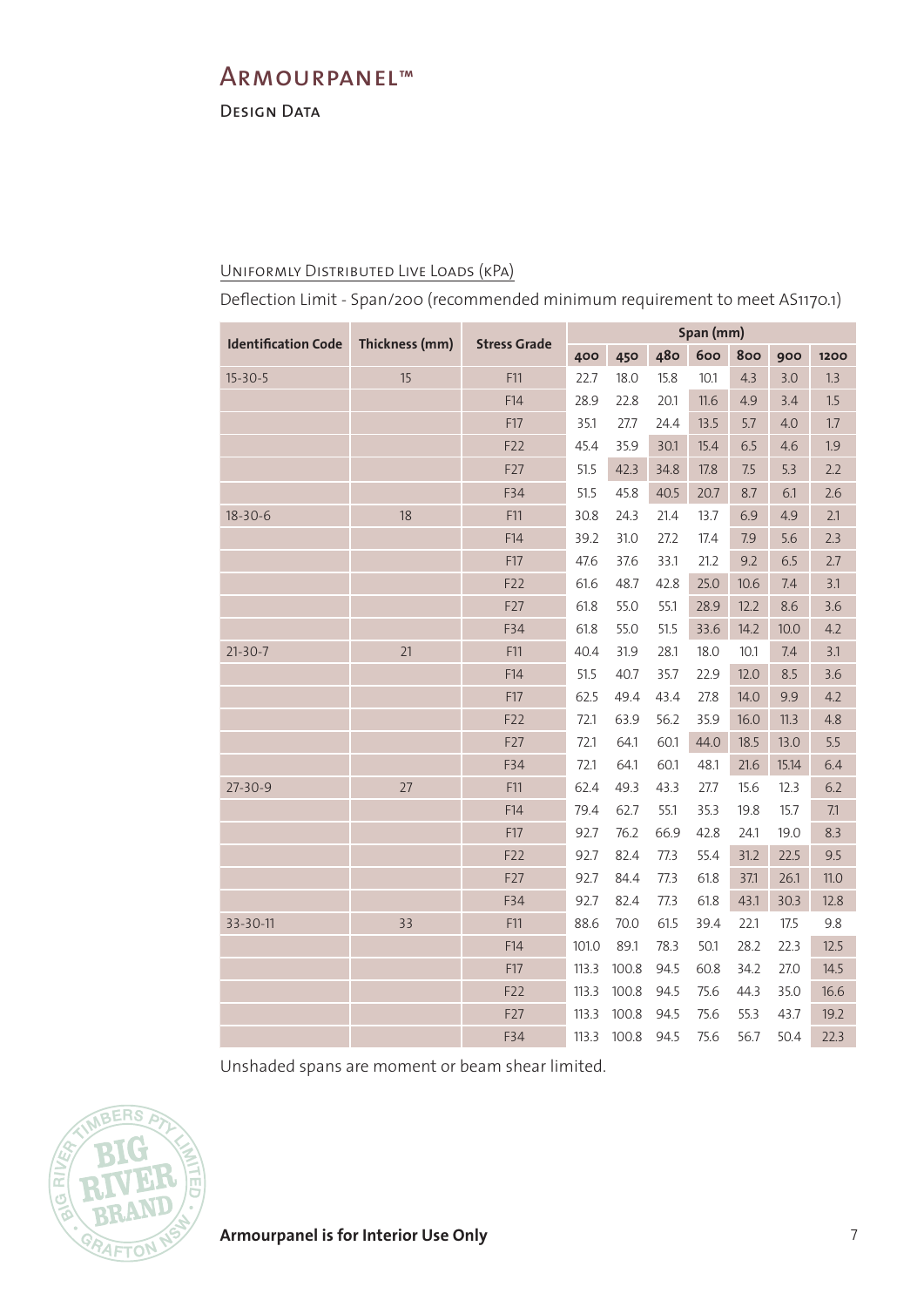DESIGN DATA

#### Properties of Timber Species

| <b>Species</b>  | <b>Average Density</b><br>(kg/m <sub>3</sub> ) | Colour                                           | <b>Hardness</b><br>(JANKA kN) |
|-----------------|------------------------------------------------|--------------------------------------------------|-------------------------------|
| Blackbutt       | 900                                            | Pale brown                                       | 9.1                           |
| Flooded Gum     | 750                                            | Pink to pale red-brown<br>Dark pink to red-brown | 7.5                           |
| Spotted Gum     | 950                                            | Light brown to light reddish-brown               | 11.0                          |
| Sydney Blue Gum | 800                                            | Reddish pink to dark pink                        | 9                             |

## Allowable Stress and Elastic Moduli

Permissible stresses are obtained from factors appropriate to the service conditions. The basic working stresses for structural plywood given in the following table are applicable to plywood with a minimum of D quality veneer as defined in AS/NZS2269 "Structural Plywood".

The table also gives the basic working stresses and stiffness for the full range of plywood stress grades.

## Basic Working Stress and Stiffness For Structural Plywood

| <b>Stress</b><br>Grade | <b>Basic Working Stress (MPa)</b> |                        |                      |                                                            |                                                                   |                                                                |                                                              |
|------------------------|-----------------------------------|------------------------|----------------------|------------------------------------------------------------|-------------------------------------------------------------------|----------------------------------------------------------------|--------------------------------------------------------------|
|                        | <b>Bending</b><br>(Fb)            | <b>Tension</b><br>(Ft) | <b>Shear</b><br>(Fs) | <b>Compression</b><br>in the plane of<br>the sheet<br>(Fc) | <b>Compression</b><br>normal to the<br>plane of the<br>sheet (Fp) | <b>Short duration</b><br>modulus of<br>elasticity<br>$(MPa-E)$ | <b>Short duration</b><br>modulus of<br>rigidity<br>$(MPa-G)$ |
| F34                    | 34.5                              | 20.7                   | 2.30                 | 25.9                                                       | 10.4                                                              | 21,500                                                         | 1,075                                                        |
| F <sub>27</sub>        | 27.5                              | 16.5                   | 2.30                 | 20.6                                                       | 9.0                                                               | 18.00                                                          | 925                                                          |
| F <sub>22</sub>        | 22.0                              | 13.2                   | 2.30                 | 16.5                                                       | 7.8                                                               | 16,000                                                         | 800                                                          |
| F17                    | 17.0                              | 10.2                   | 2.30                 | 12.8                                                       | 6.6                                                               | 14.000                                                         | 700                                                          |
| F14                    | 14.0                              | 8.4                    | 2.05                 | 10.5                                                       | 5.2                                                               | 12,000                                                         | 625                                                          |
| F11                    | 11.0                              | 6.6                    | 1.80                 | 8.3                                                        | 4.1                                                               | 10,500                                                         | 525                                                          |

(Moisture content 15% or less)

NOTE: To establish design values the basic working stresses and elastic moduli must be modified in accordance with the factors in AS1700.1 "Timber Structures Code"

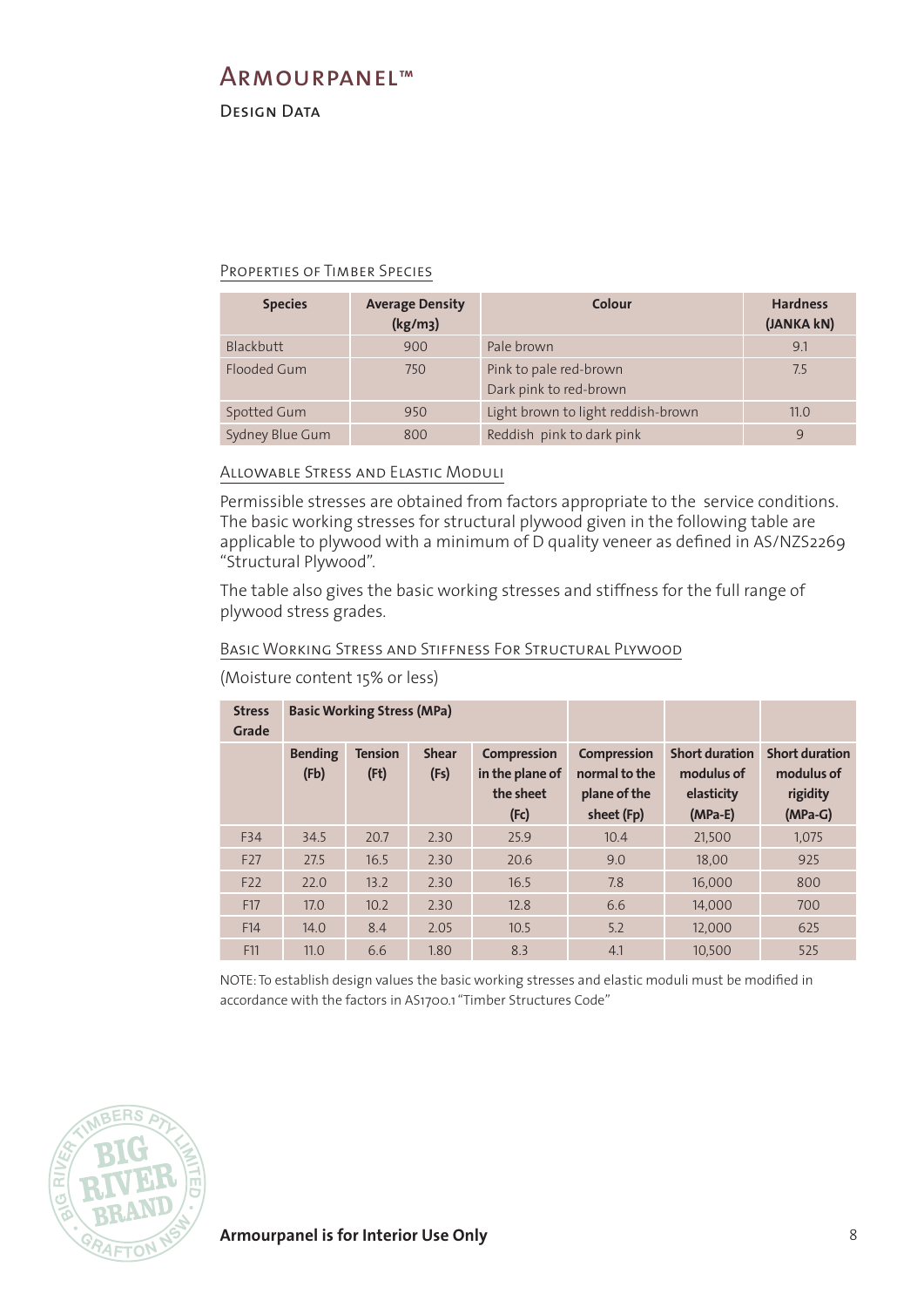## <span id="page-8-0"></span>Grading Properties

## FACE GRADING SPECIFICATIONS

Below are the grading specifications for the face veneer on a SD panel (Big River Grading Specification) as per AS/NZS2269:2012.

- ◆ Splits permitted in a length of 30% of the sheet and a width not exceeding 5mm Up to 6 splits per face. Splits are to be filled with wood filler.
- ◆ Gum veins & Pockets Will not exceed a depth of 2mm, 50% of the board's aggregate length and 35% of the board surface area.
- ◆ Rough Grain Permitted to a depth of 1mm and up to 20% of the board surface area.
- ◆ Colour Variation Natural variation within a species permitted. Sapwood is considered to be part of the colour variation. Sapwood must be treated for Lyctid Borers.
- ◆ Sound Inter-grown Knots Permitted.
- ◆ Loose knots (knot holes) Up to 12mm diameter permitted. Maximum 5 per sheet must be filled.
- ◆ Stain (Iron Tanate) Permitted if low contrast.
- ◆ Cross-grain Knife Marks Up to 6 per board and maximum width of 3mm. Must be low contrast.
- ◆ Pinholes / Ambrosia (Parallel) Maximum depth 2.5mm, affecting no more than 30% of the surface area of the board. (Vertical) – Permitted to a diameter of 1.5mm with no more than 1 per 8cm2.
- ◆ Scribbly Borer marks Allowed, Individual dark Scribbly Borer traces not to exceed 125mm in length. No more than 3 per square metre of panel. Unlimited small dark borer traces and faint Scribbly Borer traces permitted.
- ◆ Edge Splinter Slight amount allowed.

Please Note: When using this product in flooring applications all of the care and maintenance conditions for our Armourfloor product apply to Armourpanel.

Please Note: This product is not recommended in the following applications: Horse floats, truck bodies or external cladding, even under covered eaves. If you are not sure if it is suitable for your proposed application please contact the Big River Group.

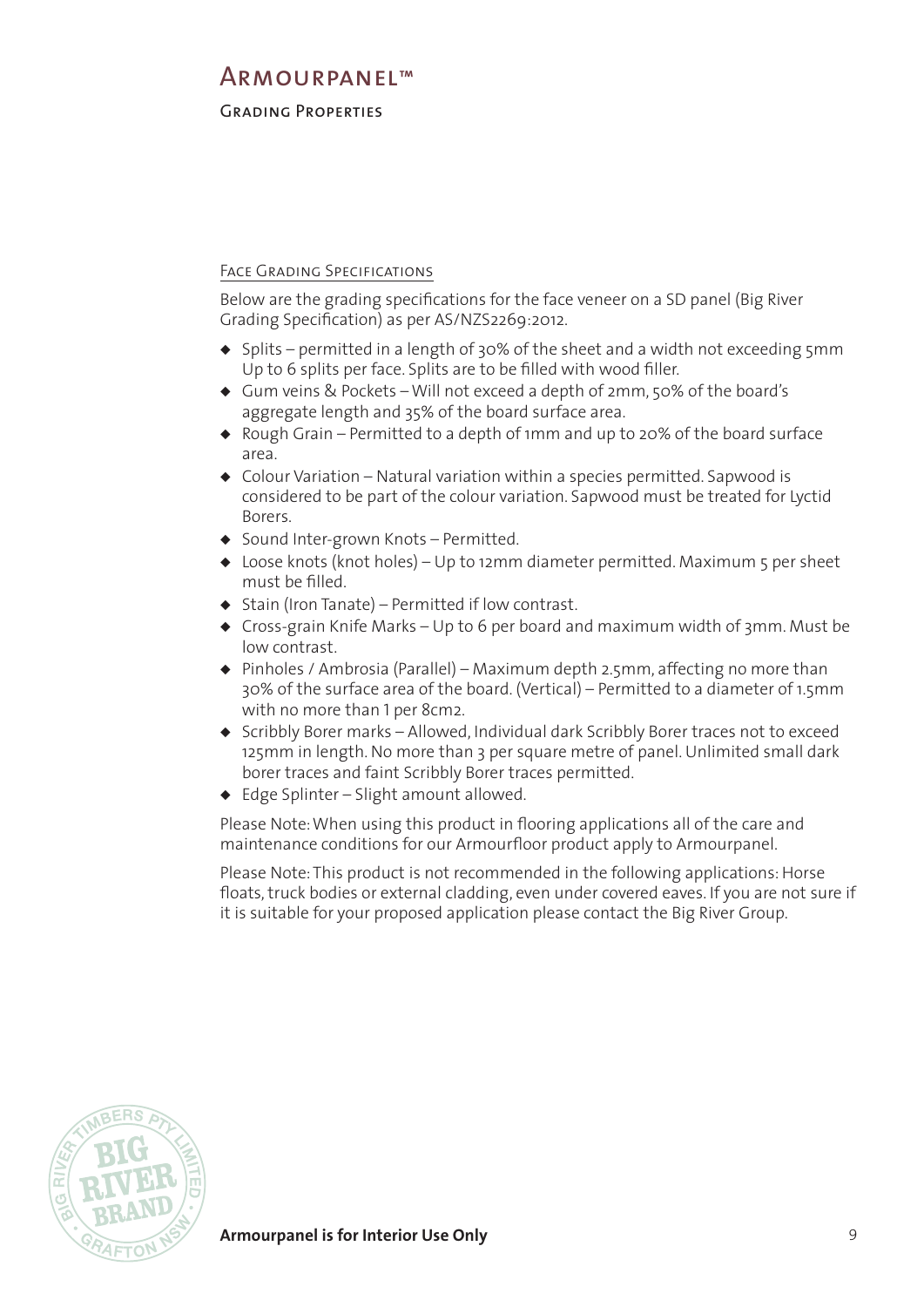Grading Properties

## Armourpanel Stress Grading Properties

| <b>Identification</b><br>Code | <b>Thickness</b><br>(mm) | <b>Blackbutt</b> | <b>Flooded Gum</b> | <b>Spotted Gum</b> | <b>Sydney Blue</b><br>Gum |
|-------------------------------|--------------------------|------------------|--------------------|--------------------|---------------------------|
| $15 - 30 - 5$                 | 15                       | F <sub>27</sub>  | F <sub>17</sub>    | F <sub>27</sub>    | <b>TBA</b>                |
| $18 - 30 - 6$                 | 18                       | F27              | F <sub>17</sub>    | F27                | <b>TBA</b>                |
| $21 - 30 - 7$                 | 21                       | F <sub>27</sub>  | F <sub>17</sub>    | F <sub>27</sub>    | <b>TBA</b>                |
| $27 - 30 - 9$                 | 27                       | F <sub>27</sub>  | F <sub>17</sub>    | F <sub>27</sub>    | <b>TBA</b>                |
| $33 - 30 - 11$                | 33                       | F <sub>27</sub>  | F <sub>17</sub>    | F <sub>27</sub>    | <b>TBA</b>                |

For flooring applications panels can be grooved on either two or four sides and a plastic tongue inserted to create Tongue and Groove flooring.

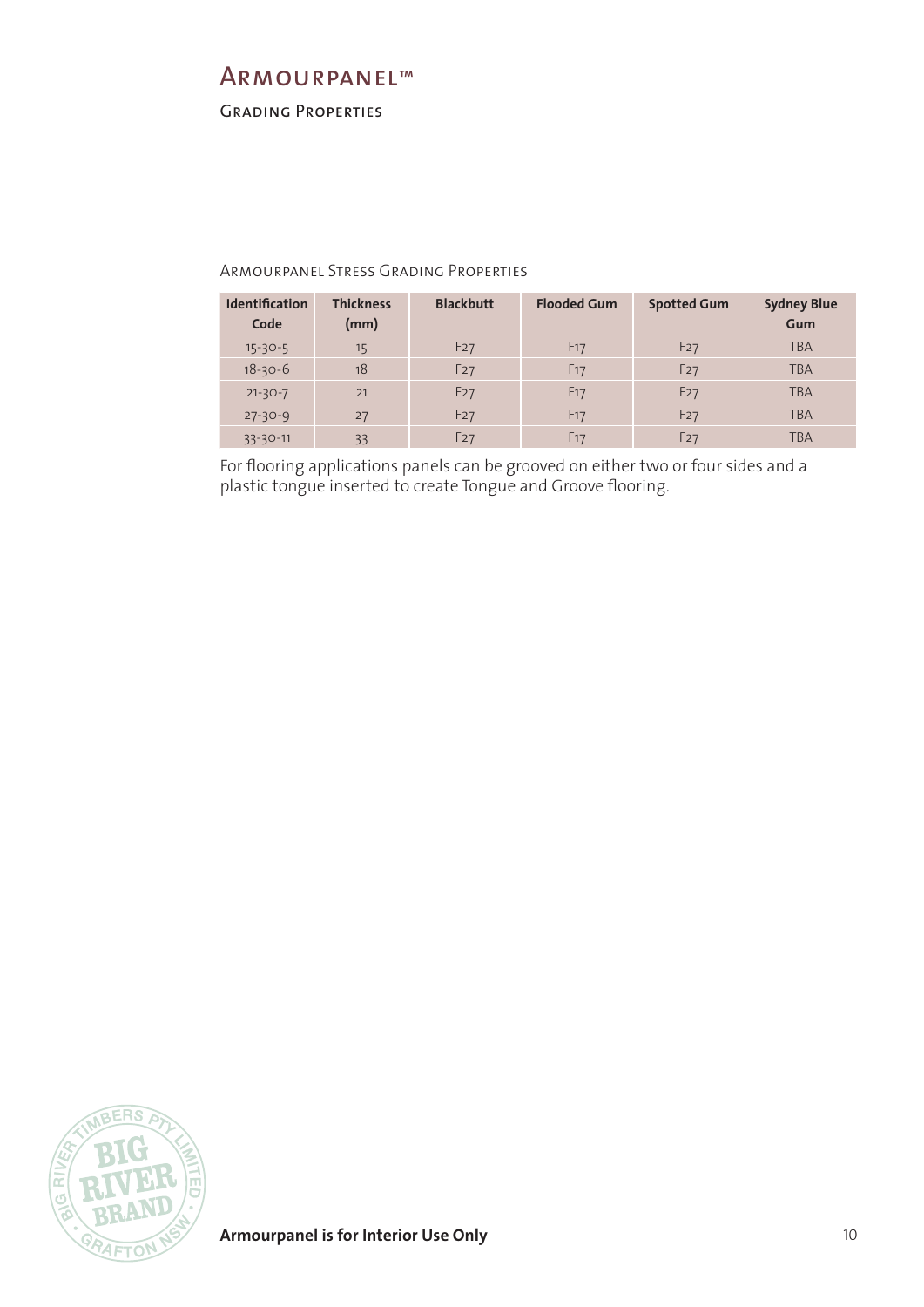## <span id="page-10-0"></span>Floor Design

The table below provides a summary of the floor live loading requirements ofAS1170.1 for a range of occupancies. Designers should be aware that these loads are considered to be minimum requirements and make no allowance for changes in building use during the life expectancy of the building. To meet the general requirements of the Building Code of Australia in terms of structural provision, other live loads may be used only if the building designer is prepared to deem such loading as safe for the life expectancy of the structure, including changes of occupancy.

| <b>Flooring Application</b> | <b>Uniformly Distributed Load (kPa)</b> | Point Load (kN) |
|-----------------------------|-----------------------------------------|-----------------|
| Residential                 | 1.5                                     | 1.8             |
| <b>Assembly Areas</b>       | $3.0 - 5.0$ <sup>*</sup>                | $2.7 - 3.6$     |
| Public Corridors & Spaces   | $4.0 - 5.0$                             | $4.5*$          |
| <b>Stages</b>               | 7.5                                     | 4.5             |
| Offices                     | 3.0                                     | 6.7             |
| Retail Sales Area           | $5.0*$                                  | $7.0*$          |
| General Storage             | $2.4^{\ast}/m$ ht.                      | $7.0*$          |
| Drill Rooms and Halls       | $5.0*$                                  | $9.0*$          |

#### SUMMARY OF AS1170.1 FLOOR LIVE LOADS

\*To be determined but not less than the given value.

#### Dimensional Stability

Armourpanel's dimensional stability under temperature and moisture changes is exceptional. To allow for the slight movement caused by changes in moisture content, do not clamp the floor prior to fixing. Simply push the joint up lightly by hand. A gap of 1mm around panel edges is considered a reasonable tolerance.

For flooring, walling and ceiling applications, panels can be grooved on either two or four sides and a polypropylene tongue inserted to create Tongue and Groove flooring.

#### Edge Joints

Armourpanel is manufactured either with a grooved or square edge. The grooved tongue joint has a design point live load capacity of 7.5kN. Where point live load requirements above 7.5kN are required from AS1170, a structural nogging must be provided under panel edges. In these circumstances square edged panels can be used or the T&G joint can act purely as a location joint. Armourpanel must be butt joined at panel ends over joists.

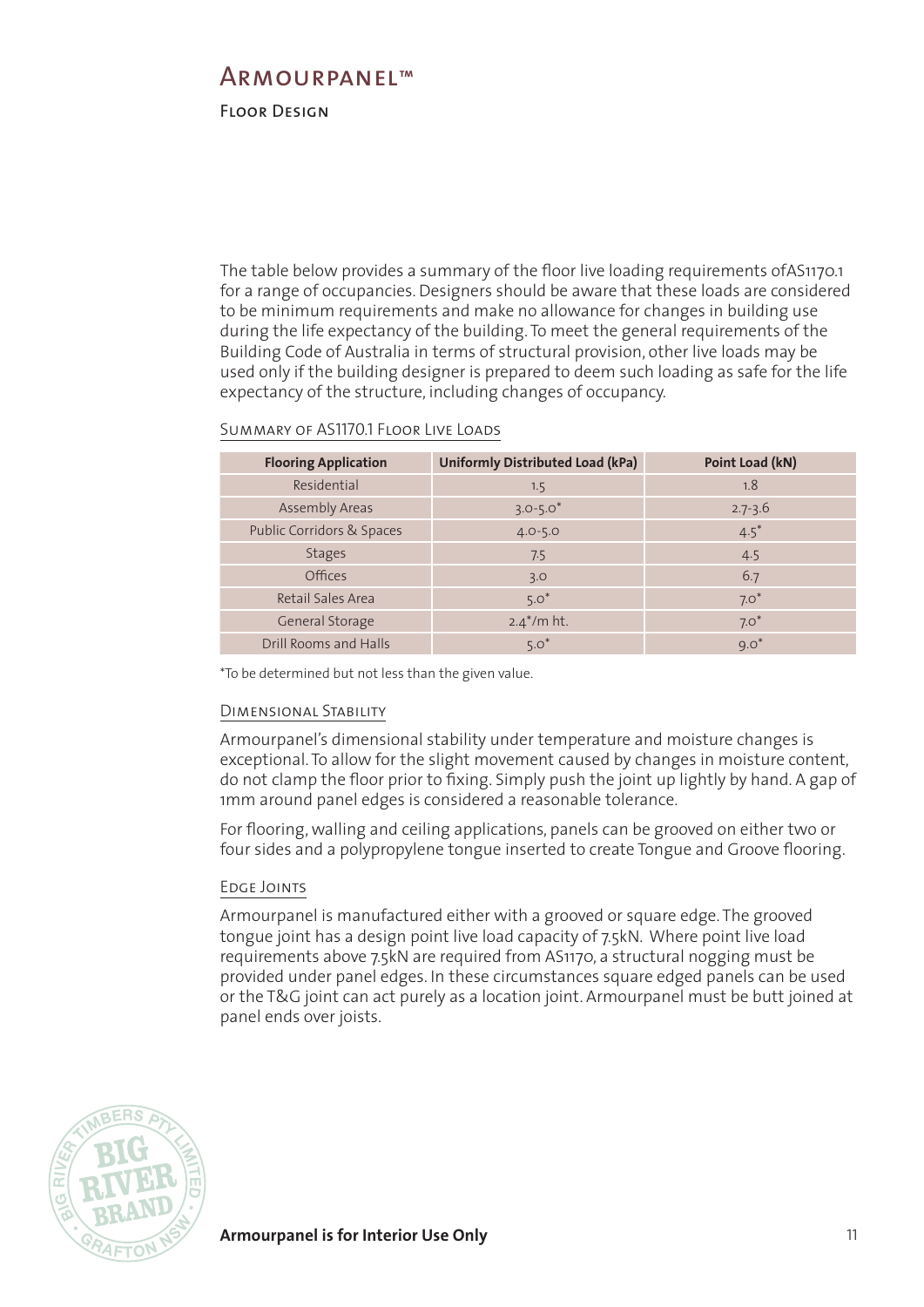## <span id="page-11-0"></span>Fixing & Installation

Armourpanel can be fixed to the sub-floor with either hand or power driven fasteners. For a more rigid, squeak-free floor system, a combination of mechanical fasteners and a structural elastomeric adhesive should be used. When mechanical fasteners are used without an elastomeric adhesive, fastener spacing should be 150mm centres at panel ends and 300mm at intermediate joists. The face grain of the plywood must run parallel to the span, i.e. at right angles to the joists, and the plywood must be designed to carry the design load specified in AS1170.1. Armourpanel used in flooring applications must have both long edges Tongue and Grooved. This will minimise lipping.

#### Minimum Fastener Specif ications

| <b>Hand driven nails</b>       | 2.8mm minimum diameter flathead or bullet-head nails of length at least 2.5<br>times the plywood thickness                                                                                                                        |
|--------------------------------|-----------------------------------------------------------------------------------------------------------------------------------------------------------------------------------------------------------------------------------|
| <b>Gun driven nails</b>        | 2.5mm minimum diameter gun nails of length at least 2.5 times the plywood<br>thickness                                                                                                                                            |
| <b>Screws to timber joists</b> | No. 8 x 30mm self-drilling countersunk wood screws - up to 20mm plywood<br>No. 10 x 40mm self-drilling countersunk wood screws - 21 - 30mm plywood<br>No.10 x 50mm self-drilling countersunk wood screws - 31 - 40mm plywood      |
| <b>Screws to steel joists</b>  | No. 10 x 40mm self-drilling countersunk metal screws - up to 20mm plywood<br>No. 10 x 50mm self-drilling countersunk metal screws - 21 - 30mm plywood<br>No. 10 x 70mm self-drilling countersunk metal screws - 31 - 40mm plywood |
| <b>Adhesives</b>               | Structural elastomeric that meets the American Plywood Association Standard<br>AFG-01 eg. H.B.Fuller's 'Max Bond' or 'Sturdi Bond' or Norton's 'Floormate'                                                                        |

#### Notes

- **1.** Fastener coatings should be selected to suit the application, e.g., hot dip galvanised for chemical storage areas.
- **2.** Armourpanel can be nailed to within 10-12mm of its edges.
- **3.** Structural elastomeric adhesive should be used where plywood is fixed to unseasoned timber joists.

NOTE: Please check all panels before installation for visible faults. If the product is not of the quality you expect, contact your supplier for further information and advice before installation. Once the product has been laid, no claims will be allowed for material with visible faults.

Being a natural product, timber is subject to colour variation. Please ensure that before installation the sheets are in the correct position before fixing.

Armourpanel requires sanding prior to finishing. Please ensure that all putty and peeling marks are sanded out prior to applying any finishing coats (see below).



**Armourpanel is for Interior Use Only 12** 12